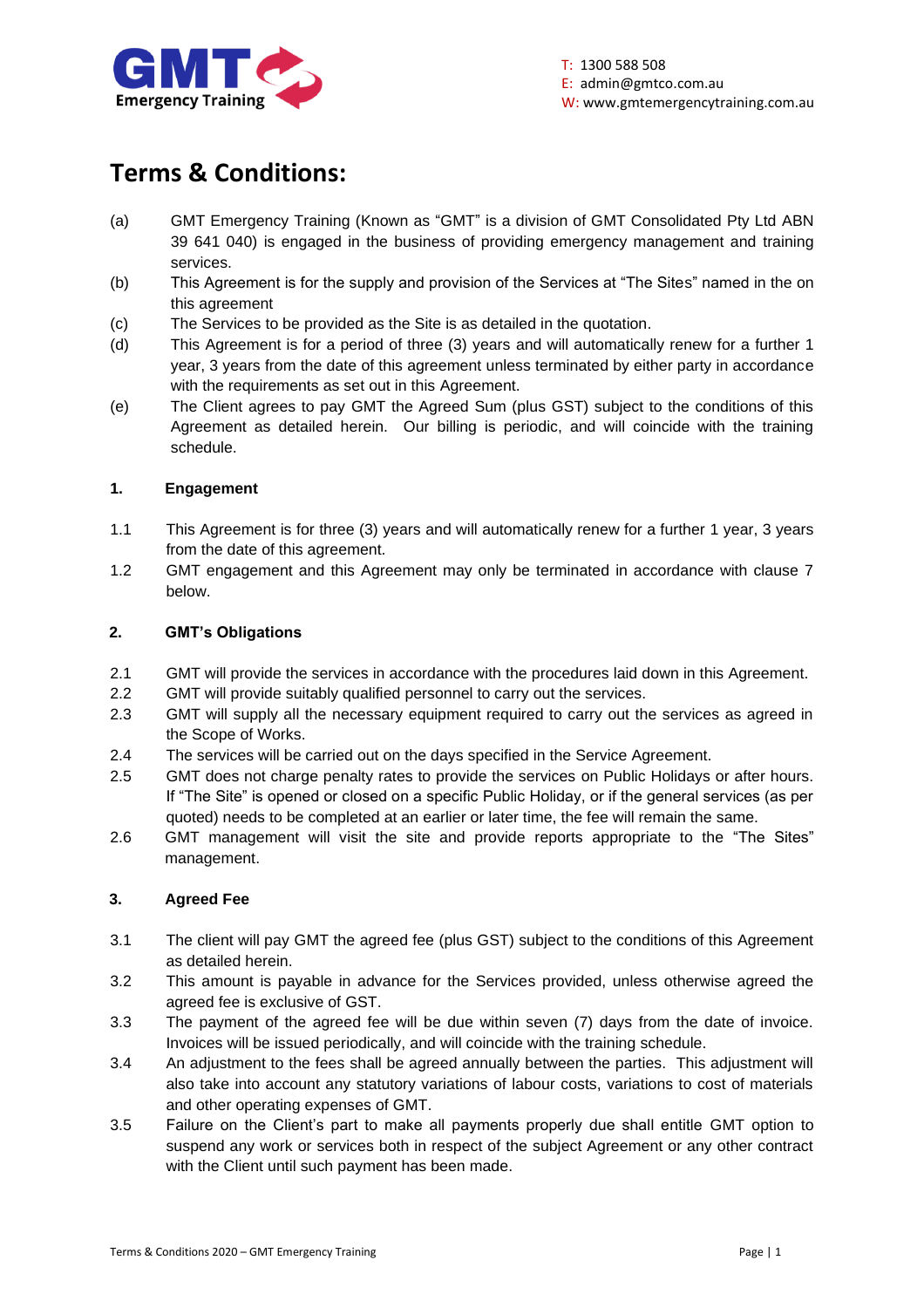

## **4. Safety**

- 4.1 GMT is aware of its responsibilities with regard to all aspects of Occupational, Health and Safety ("OH&S"), Work, Health & Safety ("WH&S"), and every effort will be made to ensure that there are no barriers to workplace safety.
- 4.2 GMT upon commencement of this Agreement will work with all parties to ensure that all OH&S and WH&S issues associated with this Agreement is correctly managed and that all activities are carried out correctly and in a safe manner.

## **5. Limits of Agreement**

- 5.1 GMT obligations under the Agreement shall be limited to planned and scheduled provision of the Services as detailed in Schedule 1 of this Agreement.
- 5.2 Any work not specified in Schedule 1 of this Agreement will be undertaken at an additional cost to the Client at an agreed hourly rate plus GST per person Monday to Friday and per hour plus GST on Saturday and Sunday. Such additional training will not be carried out without the necessary approval from the nominated person from Client.
- 5.3 GMT shall not be liable for any loss, damage or delay caused by any act of Government, strike, lockout, dispute with workmen, explosion, accident, theft, flood, storm, riot, civil commotion, fire, war, outbreak of hostilities, malicious mischief, act of God, or by any other cause beyond our reasonable control.

## **6. Insurance**

- 6.1 GMT holds a comprehensive Public Liability Insurance Policy and Professional Indemnity Insurance. Certificates of Currency can be forwarded upon request.
- 6.2 Works will be carried out by GMT and/or its contractors. All contractors of GMT are required to have in place comprehensive Workers Compensation and Public Liability Insurances. Certificate of Currency for such insurances can be provided to the Client upon request.

## **7. Termination with Notice**

- 7.1 **The Client or GMT may terminate this Agreement at any time for any reason by giving the other party 60 days notice in writing**.
- 7.2 Notwithstanding clause 7.1, the Client may terminate this Agreement at any time without notice if GMT or its servants or agents engage in a serious or material breach of this Agreement.
- 7.3 Failure to provide the Services to the Client's satisfaction will not under this Agreement be a serious or material breach of the Agreement unless:
- 7.3.1 The Client has given GMT written notification that the Services provided by GMT is not in accordance with this Agreement;
- 7.3.2 GMT has agreed with the Client that the Services provided were not in accordance with this Agreement;
- 7.3.3 GMT has not rectified or re-provided the Services as requested in the written notification to the Client's satisfaction; and
- 7.3.4 Such failure to provide the Services in accordance with this Agreement as outlined above in clauses 7.3.1 to 7.3.3 has occurred three (3) or more times within a calendar year.
- 7.4 No cancellation or termination fee will apply for either party. An invoice will be presented to the Client on the termination date for any work not paid for. Payment will be due within seven (7) days from the date of this final invoice.
- 7.5 In the event that the Owner/Property Manager cancels or varies the date on which the agreed training is scheduled to take place and such cancellation or variation takes place within 8 days